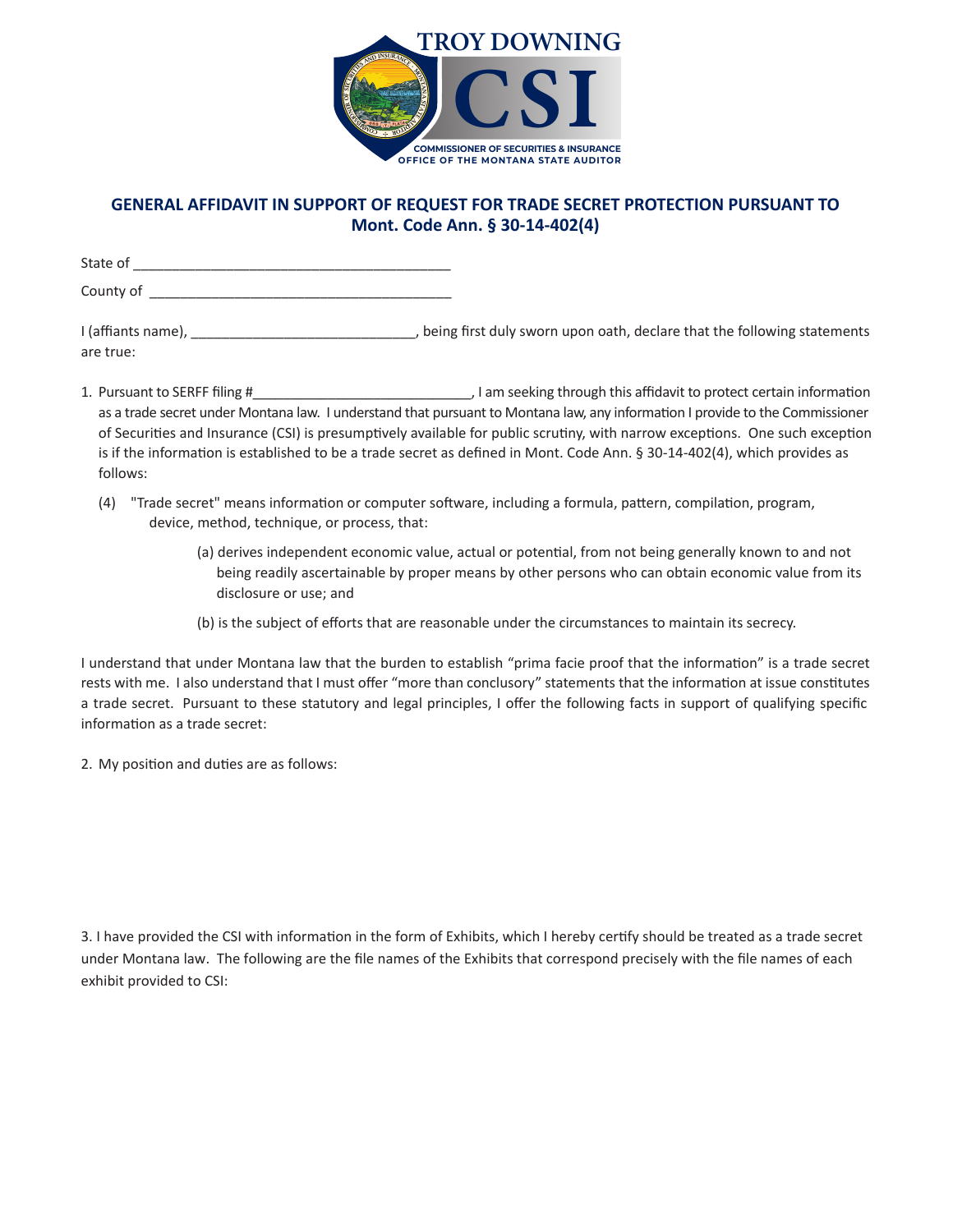

4. I have attached a separate Trade Secret Certification Affidavit for each of the Exhibits listed in paragraph 2 above, wherein I certify precisely how all the information in each exhibit meets the elements of a trade secret in Montana.

Further Affiant Sayeth Not.

\_\_\_\_\_\_\_\_\_\_\_\_\_\_\_\_\_\_\_\_\_\_\_\_\_\_\_\_\_\_\_\_\_\_\_\_\_\_\_\_\_\_\_\_\_\_\_\_\_ .

[Name of Affiant]

SUBSCRIBED AND SWORN to before me this \_\_\_\_\_\_\_ day of \_\_\_\_\_\_\_\_\_\_\_\_\_\_\_\_\_\_\_\_\_\_\_\_\_, \_\_\_\_\_\_\_\_, by

Signature of Notary Public

\_\_\_\_\_\_\_\_\_\_\_\_\_\_\_\_\_\_\_\_\_\_\_\_\_\_\_\_\_\_\_\_\_\_\_\_\_\_\_\_\_\_\_\_\_\_\_\_\_\_\_\_\_\_

\_\_\_\_\_\_\_\_\_\_\_\_\_\_\_\_\_\_\_\_\_\_\_\_\_\_\_\_\_\_\_\_\_\_\_\_\_\_\_\_\_\_\_\_\_\_\_\_\_\_\_\_\_

(Notary Seal)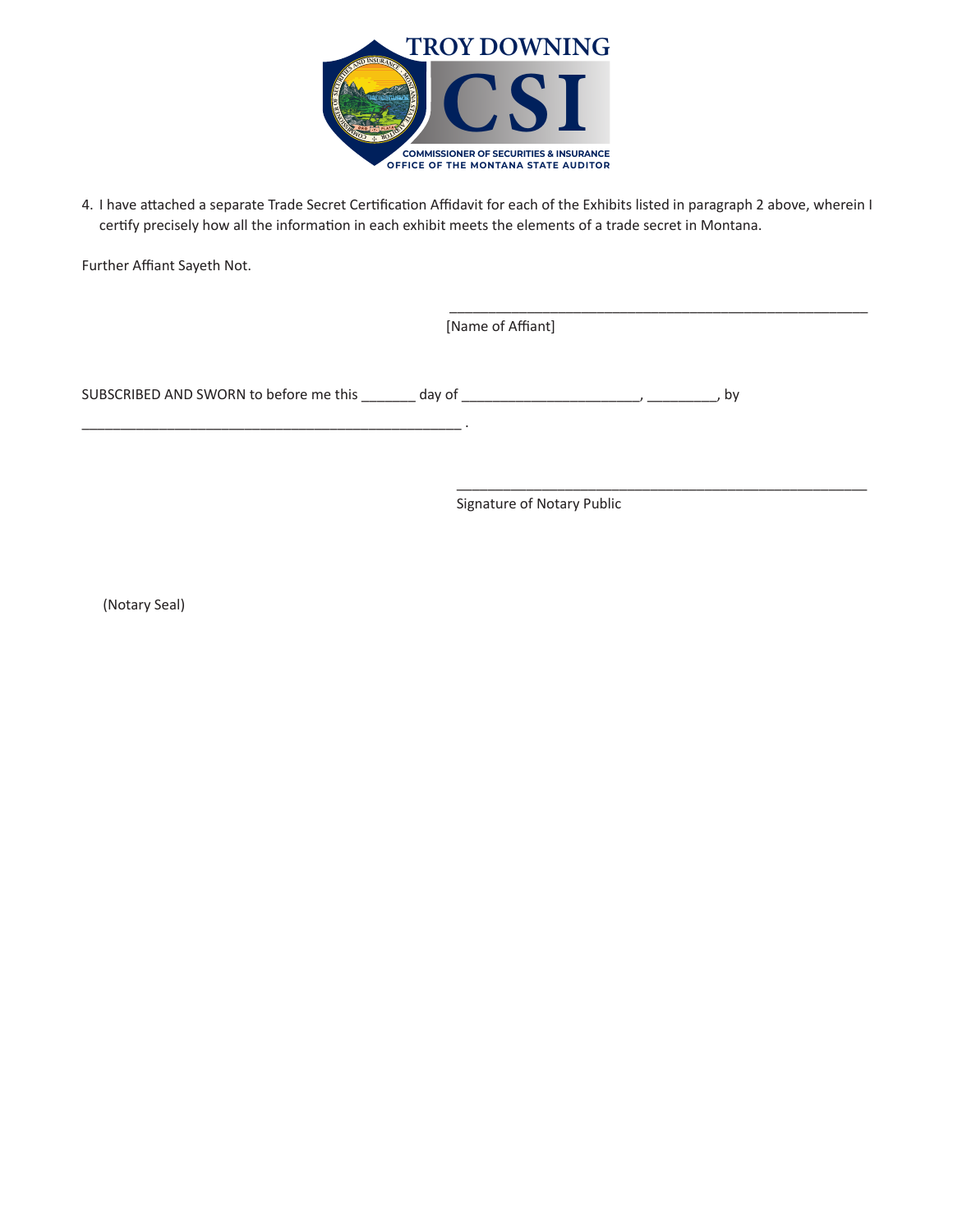

## **TRADE SECRET CERTIFICATION AFFIDAVIT**

| State of                                   |                                                                |
|--------------------------------------------|----------------------------------------------------------------|
| County of                                  |                                                                |
| I (affiants name),<br>statements are true: | , being first duly sworn upon oath, declare that the following |

- 1. I provide this Trade Secret Certification Affidavit as an addendum to the GENERAL AFFIDAVIT IN SUPPORT OF REQUEST FOR TRADE SECRET PROTECTION PURSUANT TO Mont. Code Ann. § 30-14-402(4) that I have concurrently filed with the Commissioner of Securities and Insurance (CSI).
- 2. I provide this affidavit to offer facts in support of my request that the following Exhibit submitted in SERFF # qualifies as a trade secret:

\_\_\_\_\_\_\_\_\_\_\_\_\_\_\_\_\_\_\_\_\_\_\_\_\_\_\_\_\_\_\_\_\_\_\_\_\_\_\_\_\_\_\_\_\_\_\_\_\_\_\_\_\_\_\_\_\_\_\_\_\_\_\_\_\_\_\_\_\_\_.

- 3. All of the information in this Exhibit qualifies as information or computer software, including a formula, pattern, compilation, program, device, method, technique, or process, that:
	- (a) derives independent economic value, actual or potential, from not being generally known to and not being readily ascertainable by proper means by other persons who can obtain economic value from its disclosure or use because

(b) is the subject of efforts that are reasonable under the circumstances to maintain its secrecy because